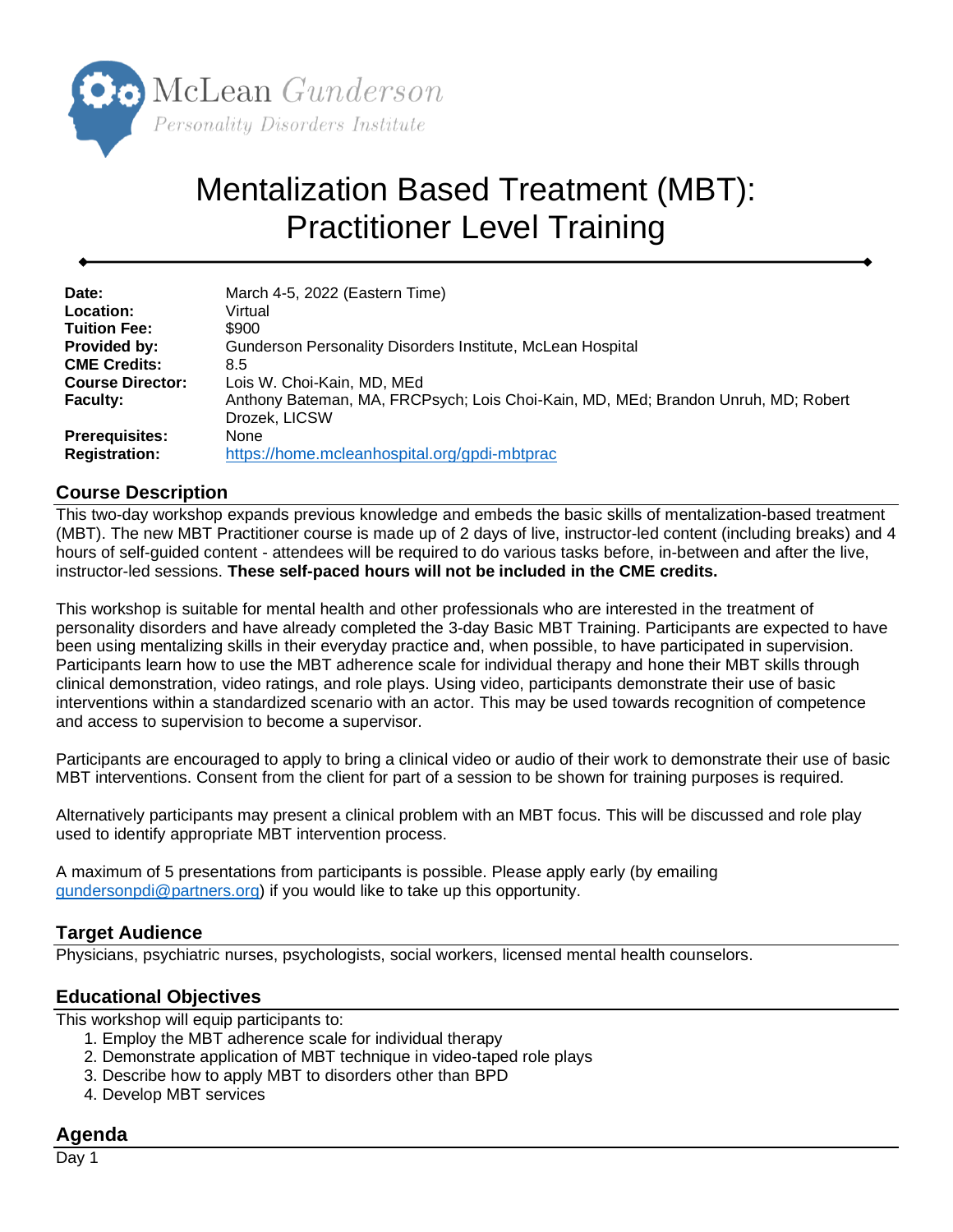- 10.00 Introduction and outline of training
- 10.15 Small Group Exercise

a) Deciding on practicalities and thinking about working online in group therapy/individual therapy as a small group

b) Establishing group values for the training -What values can you agree for your group work. How do these relate to values in MBT

c) Consider which values from the Values check list you might use for an MBT group for BPD and ASPD

- 10.35 Large group discussion
- 10.45 Clinical Introduction Plenary: Trainer introduction about MBT Group/Individual Face to Face and Online
- 11.00 Break
- 11.20 Small group outline a protocol (make headings) for patients joining a group online who have never met face to face. What written information will you provide?
- 11.35 Plenary Discussion
- 11.45 Clinical Interventions 1 Trainer: MBT and Communication Systems 1 and 2 Introducing the patient to MBT and preparation for treatment contrasting face to face with online treatment: Engagement/Formulation/Risk Management
- 12.00 Small Group: Following your protocol headings discuss the detail of engagement of the patient in individual and group work
- 12.20 Clinical Interventions 2 Trainer: Formulation and Risk Management
- 12.25 Small group: Consider risk management of a patient who shows increasing risk in online group treatment. Write (headings) a brief 'stepped' process for an MBT clinician to follow
- 12.45 Plenary Discussion
- 13.00 LUNCH
- 14.00 Clinical Intervention 3: Trainer: Working with Trauma with Psychic Equivalence and Teleological Modes face to face and in Online treatment
- 14.30 Discussion Small Group: Illustrative role play: trainer/trainer or trainer/participant
- 15.00 Break
- 15.20 Treatment Clinical Interventions 4 Trainer: Introduction to MBT Self-reflection and use of Adherence Scale Small Group: Take each Domain and Item of the Adherence Domains and discuss examples of therapist intervention to define each item
- 15.40 Discussion and Agreement for presentation of Clinical Examples
- 16.00 END
- Day 2
- 10.00 Introduction and Discussion of pre-submitted questions
- 10.15 Small Group: Discuss your adherence homework together. Do you have inter-rater reliability in terms of where interventions are placed i.e. under which items? What tips have you given for the clinician to improve their practice?
- 10.35 Plenary Discussion
- 11.00 Break
- 11.20 Clinical Intervention 5: Trainer: Introduction to Hypermentalizing/Pretend Mode
- 11.30 Clinical Example from Participant (agreed on Day 1)
- Illustrative role play based on example: trainer/trainer or trainer/presenter
- 12.10 Clinical Intervention 6 Trainer Introduction to relational and counterrelational mentalizing
- 12.20 Clinical Example from Participant (agreed on Day 1)
- Illustrative role play based on example: trainer/trainer or trainer/presenter
- 13.00 LUNCH
- 14.00 Clinical Intervention 7 Trainer: MBT Group and Group Relational/Counterrelational Mentalizing face to face and online
- 14.15 Clinical Example from Participant (agreed on Day 1) Illustrative role play based on example: Participants Role Play Group members. Trainer + participant therapists
- 15.00 Break
- 15.20 Summary and questions
- 15.30 MCQ Test
- 15.40 Discussion of answers and Further Questions
- 16.00 END